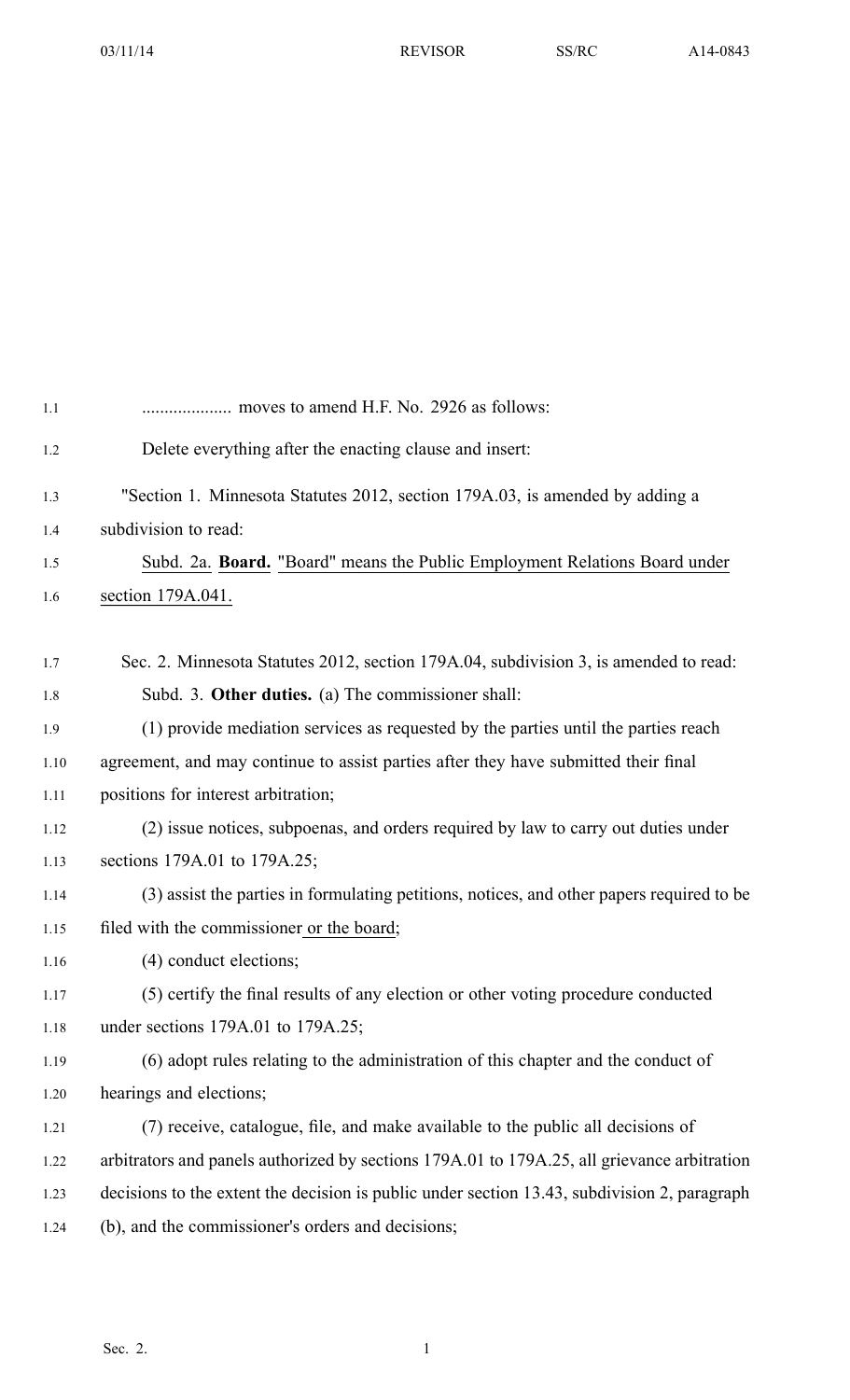- 2.1 (8) adopt, subject to chapter 14, <sup>a</sup> grievance procedure that fulfills the purposes of 2.2 section 179A.20, subdivision 4, that is available to any employee in a unit not covered by 2.3 <sup>a</sup> contractual grievance procedure;
- 2.4 (9) maintain <sup>a</sup> schedule of state employee classifications or positions assigned to 2.5 each unit established in section 179A.10, subdivision 2;
- 2.6 (10) collect fees established by rule for empanelment of persons on the labor 2.7 arbitrator roster maintained by the commissioner or in conjunction with fair share fee 2.8 challenges. Arbitrator application fees will be \$100 per year for initial applications and 2.9 renewals effective July 1, 2007;
- 2.10 (11) provide technical suppor<sup>t</sup> and assistance to voluntary joint labor-management 2.11 committees established for the purpose of improving relationships between exclusive 2.12 representatives and employers, at the discretion of the commissioner;
- 2.13 (12) provide to the parties <sup>a</sup> list of arbitrators as required by section 179A.16, 2.14 subdivision 4; and
- 2.15 (13) maintain <sup>a</sup> list of up to 60 arbitrators for referral to employers and exclusive 2.16 representatives for the resolution of grievance or interest disputes. Each person on the 2.17 list must be knowledgeable about collective bargaining and labor relations in the public 2.18 sector, well versed in state and federal labor law, and experienced in and knowledgeable 2.19 about labor arbitration. To the extent practicable, the commissioner shall appoint members 2.20 to the list so that the list is gender and racially diverse.
- 2.21 (b) From the names provided by representative organizations, the commissioner 2.22 shall maintain <sup>a</sup> list of arbitrators to conduct teacher discharge or termination hearings 2.23 according to section 122A.40 or 122A.41. The persons on the list must meet at least 2.24 one of the following requirements:
- 

2.25 (1) be <sup>a</sup> former or retired judge;

2.26 (2) be <sup>a</sup> qualified arbitrator on the list maintained by the bureau;

2.27 (3) be <sup>a</sup> present, former, or retired administrative law judge; or

2.28 (4) be <sup>a</sup> neutral individual who is learned in the law and admitted to practice in 2.29 Minnesota, who is qualified by experience to conduct these hearings, and who is without 2.30 bias to either party.

2.31 Each year, education Minnesota shall provide <sup>a</sup> list of up to 14 names and the Minnesota

- 2.32 School Boards Association <sup>a</sup> list of up to 14 names of persons to be on the list. The
- 2.33 commissioner may adopt rules about maintaining and updating the list.

## 2.34 Sec. 3. **[179A.041] PUBLIC EMPLOYMENT RELATIONS BOARD; POWER,** 2.35 **AUTHORITY, AND DUTIES.**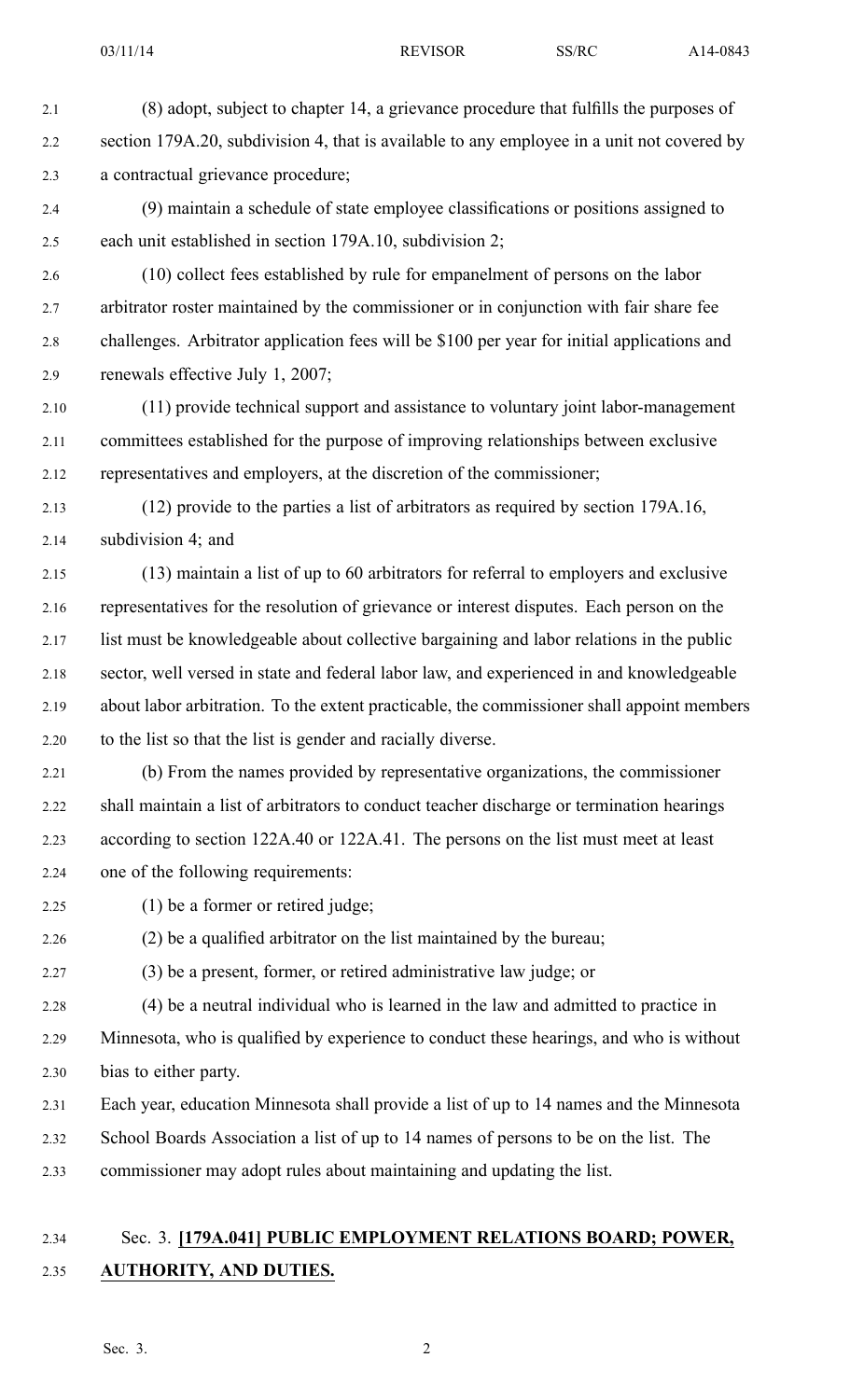| 3.1  | Subdivision 1. Membership. The Public Employment Relations Board is                         |
|------|---------------------------------------------------------------------------------------------|
| 3.2  | established with three members. One member shall be an officer or employee of an            |
| 3.3  | exclusive representative of public employees and shall be appointed by the governor; one    |
| 3.4  | shall be representative of public employers and shall be appointed by the governor; and     |
| 3.5  | one shall be representative of the public at large and shall be appointed by the other two  |
| 3.6  | members. Public employers and employee organizations representing public employees          |
| 3.7  | may submit for consideration names of persons representing their interests. The board       |
| 3.8  | shall select one of its members to serve as chair for a term beginning July 1 of each year. |
| 3.9  | Subd. 2. Terms; compensation. The membership terms, compensation, removal of                |
| 3.10 | members, and filling of vacancies shall be as provided in section 15.0575.                  |
| 3.11 | Subd. 3. Rules; meetings. The board shall adopt rules governing its procedure and           |
| 3.12 | shall hold meetings as prescribed in those rules. The chair shall preside at meetings of    |
| 3.13 | the board.                                                                                  |
| 3.14 | Subd. 4. Appeals. In addition to the other powers and duties given it by law, the           |
| 3.15 | board shall hear and decide appeals from:                                                   |
| 3.16 | (1) recommended decisions and orders relating to an unfair labor practice under             |
| 3.17 | section 179A.13; and                                                                        |
| 3.18 | (2) determinations of the commissioner under section 179A.12, subdivision 11.               |
| 3.19 | Subd. 5. Rulemaking. The board shall adopt rules under chapter 14 governing                 |
| 3.20 | the presentation of issues and the taking of appeals under subdivision 4. All issues and    |
| 3.21 | appeals presented to the board shall be determined upon the record of hearing, except that  |
| 3.22 | the board may request additional evidence when necessary or helpful.                        |
| 3.23 | <b>EFFECTIVE DATE.</b> This section is effective July 1, 2014. The board shall be           |
| 3.24 | established and prepared to hear and decide rules under Minnesota Statutes, section         |
| 3.25 | 179A.041, subdivision 4, by July 1, 2015.                                                   |
|      |                                                                                             |
| 3.26 | Sec. 4. Minnesota Statutes 2012, section 179A.051, is amended to read:                      |
| 3.27 | 179A.051 APPEALS OF COMMISSIONER'S DECISIONS.                                               |
| 3.28 | (a) Decisions of the commissioner relating to supervisory, confidential, essential,         |
| 3.29 | and professional employees, appropriateness of a unit, or fair share fee challenges may be  |
| 3.30 | reviewed on certiorari by the Court of Appeals. A petition for a writ of certiorari must be |
| 3.31 | filed and served on the other party or parties and the commissioner within 30 days from     |
| 3.32 | the date of the mailing of the commissioner's decision. The petition must be served on the  |
| 3.33 | other party or parties at the party's or parties' last known address.                       |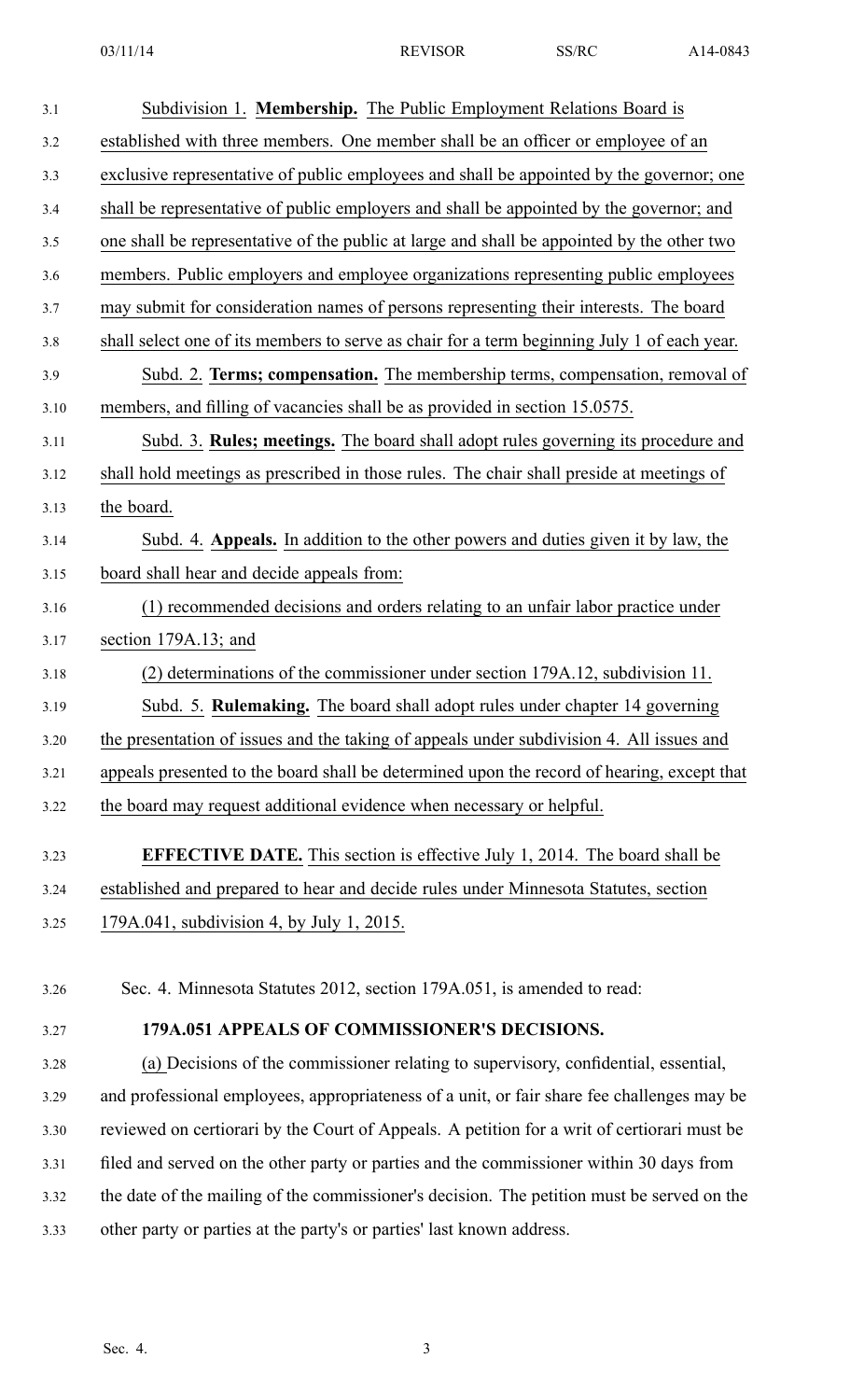- 4.1 (b) Decisions of the commissioner relating to unfair labor practices under section 4.2 179A.12, subdivision 11, may be appealed to the board if the appeal is filed with the board 4.3 and served on all other parties no later than 30 days after service of the commissioner's 4.4 decision. 4.5 Sec. 5. **[179A.052] APPEALS OF BOARD'S DECISIONS.** 4.6 Decisions of the board relating to unfair labor practices under section 179A.12, 4.7 subdivision 11, or 179A.13 including dismissal of unfair labor practice charges, may be 4.8 reviewed on certiorari by the Court of Appeals. A petition for <sup>a</sup> writ of certiorari must be 4.9 filed and served on the other party or parties and the board within 30 days from the date 4.10 of the mailing of the board's decision. The petition must be served on the other party or 4.11 parties at the party's or parties' last known address. 4.12 Sec. 6. Minnesota Statutes 2012, section 179A.06, is amended by adding <sup>a</sup> subdivision 4.13 to read: 4.14 Subd. 7. **Concerted activity.** Public employees have the right to engage in concerted 4.15 activities for the purpose of collective bargaining or other mutual aid or protection. 4.16 Sec. 7. Minnesota Statutes 2012, section 179A.10, subdivision 1, is amended to read: 4.17 Subdivision 1. **Exclusions.** The commissioner of managemen<sup>t</sup> and budget shall 4.18 meet and negotiate with the exclusive representative of each of the units specified in 4.19 this section, excep<sup>t</sup> as provided in section 43A.06, subdivision 1, paragraph (c). The 4.20 units provided in this section are the only appropriate units for executive branch state 4.21 employees. The following employees shall be excluded from any appropriate unit: 4.22 (1) the positions and classes of positions in the classified and unclassified services 4.23 defined as managerial by the commissioner of managemen<sup>t</sup> and budget in accordance 4.24 with section 43A.18, subdivision 3, and so designated in the official state compensation 4.25 schedules; 4.26 (2) unclassified positions in the Minnesota State Colleges and Universities defined 4.27 as managerial by the Board of Trustees;
- 4.28 (3) positions of physician employees compensated under section 43A.17, 4.29 subdivision 4;
- 4.30 (4) positions of all unclassified employees appointed by <sup>a</sup> constitutional officer; 4.31 (5) positions in the Bureau of Mediation Services and the Public Employment 4.32 Relations Board;
- 4.33 (6) positions of employees whose classification is pilot or chief pilot;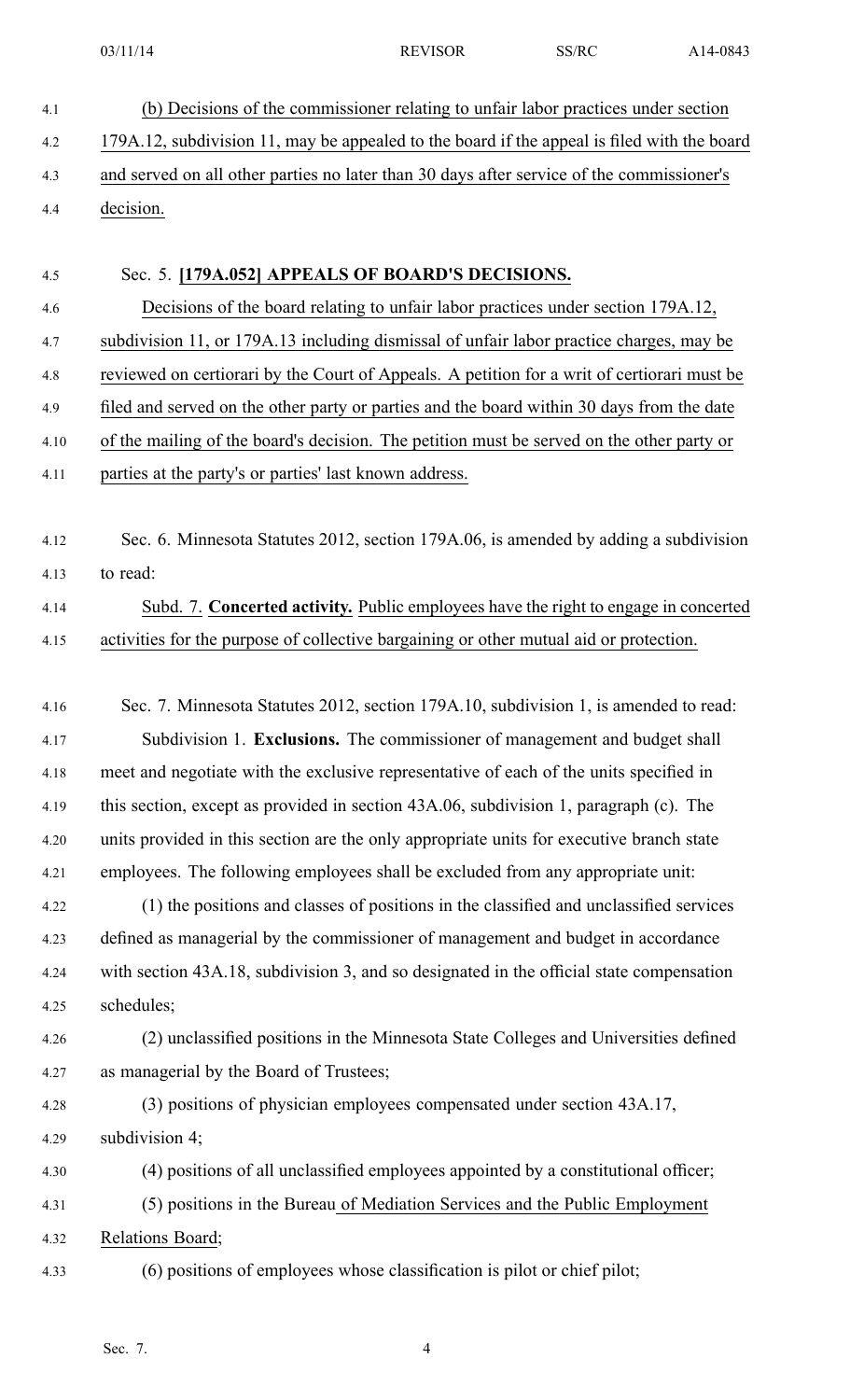5.1 (7) administrative law judge and compensation judge positions in the Office of 5.2 Administrative Hearings; and 5.3 (8) positions of all confidential employees. 5.4 The governor may upon the unanimous written reques<sup>t</sup> of exclusive representatives 5.5 of units and the commissioner direct that negotiations be conducted for one or more units 5.6 in <sup>a</sup> common proceeding or that supplemental negotiations be conducted for portions of <sup>a</sup> 5.7 unit or units defined on the basis of appointing authority or geography.

5.8 Sec. 8. Minnesota Statutes 2012, section 179A.13, is amended to read:

## 5.9 **179A.13 UNFAIR LABOR PRACTICES.**

5.10 Subdivision 1. **Actions.** (a) The practices specified in this section are unfair labor 5.11 practices. Any employee, employer, employee or employer organization, exclusive 5.12 representative, or any other person or organization aggrieved by an unfair labor practice as 5.13 defined in this section may bring an action for injunctive relief and for damages caused by 5.14 the unfair labor practice in the district court of the county in which the practice is alleged 5.15 to have occurred. A copy of any complaint alleging an unfair labor practice must be filed 5.16 with the commissioner at the time it is brought in district court. The party bringing an 5.17 unfair labor practice action in district court shall also transmit to the commissioner any 5.18 orders or judgments of the court within ten days of the order or judgment file an unfair 5.19 labor practice charge with the board.

5.20 (b) Whenever it is charged that any party has engaged in or is engaging in any 5.21 unfair labor practice, an investigator designated by the board shall promptly conduct 5.22 an investigation of the charge. If after the investigation the board finds that the charge 5.23 involves <sup>a</sup> material issue of law or fact, the board shall promptly issue <sup>a</sup> complaint and 5.24 cause to be served upon the party <sup>a</sup> complaint stating the charges, accompanied by <sup>a</sup> 5.25 notice of hearing before <sup>a</sup> qualified hearing officer designated by the board at the offices of 5.26 the bureau or other location as the board deems appropriate, not less than five days nor 5.27 more than 20 days after serving the complaint, provided that no complaint shall be issued 5.28 based upon any unfair labor practice occurring more than six months prior to the filing of 5.29 <sup>a</sup> charge. A complaint issued under this subdivision may be amended by the board at any 5.30 time prior to the issuance of an order based thereon. The party who is the subject of the 5.31 complaint has the right to file an answer to the original or amended complaint prior to 5.32 hearing and to appear in person or by <sup>a</sup> representative and give testimony at the place and 5.33 time fixed in the complaint. In the discretion of the hearing officer conducting the hearing 5.34 or the board, any other party may be allowed to intervene in the proceeding and to presen<sup>t</sup>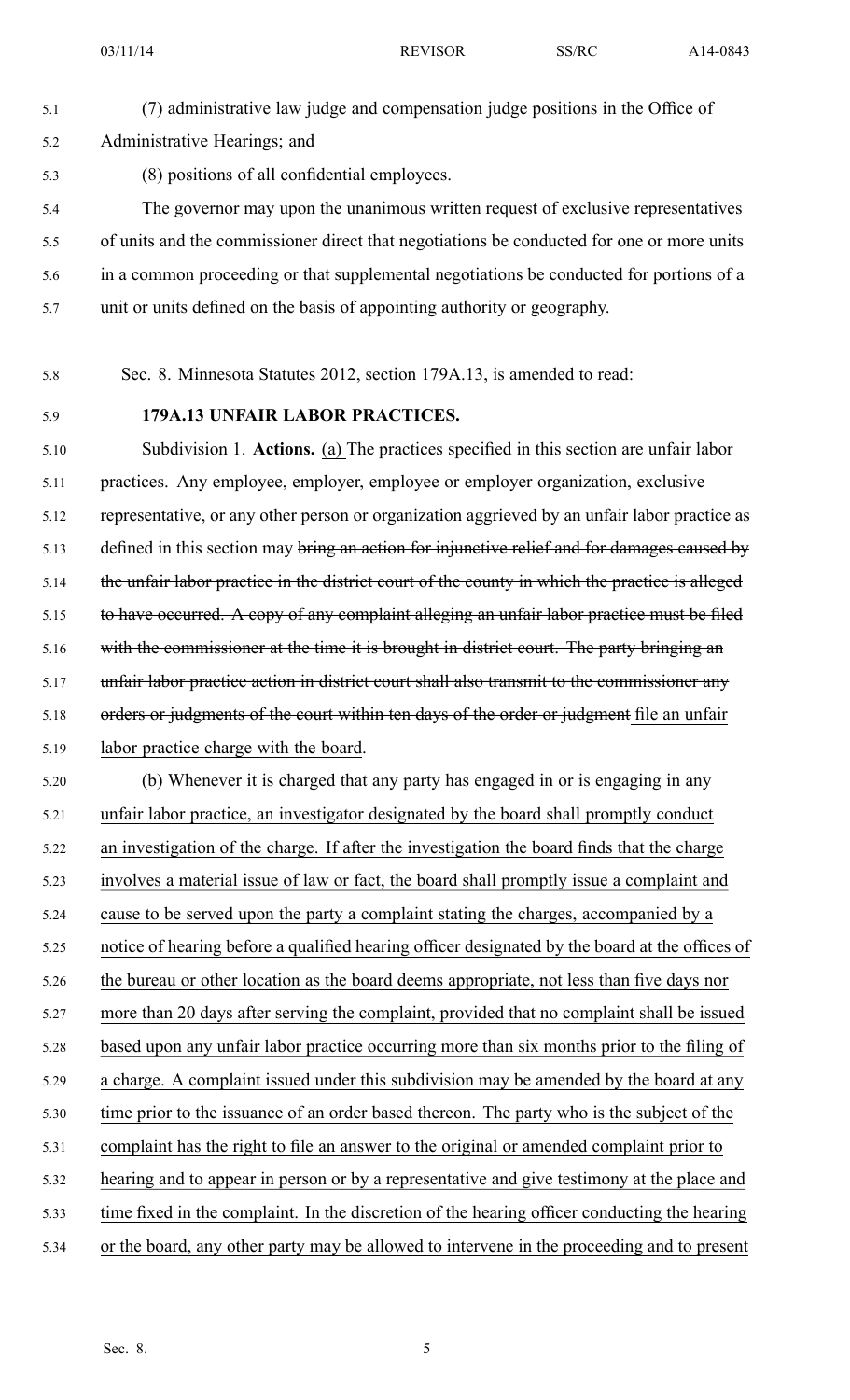| 6.1  | testimony. The board or designated hearing officers shall not be bound by the rules of         |  |  |  |  |
|------|------------------------------------------------------------------------------------------------|--|--|--|--|
| 6.2  | evidence applicable to courts, except as to the rules of privilege recognized by law.          |  |  |  |  |
| 6.3  | (c) Designated investigators must conduct the investigation of charges.                        |  |  |  |  |
| 6.4  | (d) Hearing officers must be licensed to practice law in the state of Minnesota and            |  |  |  |  |
| 6.5  | must conduct the hearings and issue recommended decisions and orders.                          |  |  |  |  |
| 6.6  | (e) The board or its designees shall have the power to issue subpoenas and administer          |  |  |  |  |
| 6.7  | oaths. If any party willfully fails or neglects to appear or testify or to produce books,      |  |  |  |  |
| 6.8  | papers, and records pursuant to the issuance of a subpoena, the board may apply to a           |  |  |  |  |
| 6.9  | court of competent jurisdiction to request that the party be ordered to appear to testify or   |  |  |  |  |
| 6.10 | produce the requested evidence.                                                                |  |  |  |  |
| 6.11 | (f) A full and complete record shall be kept of all proceedings before the board or            |  |  |  |  |
| 6.12 | designated hearing officer and shall be transcribed by a reporter appointed by the board.      |  |  |  |  |
| 6.13 | (g) The party on whom the burden of proof rests shall be required to sustain the               |  |  |  |  |
| 6.14 | burden by a preponderance of the evidence.                                                     |  |  |  |  |
| 6.15 | (h) At any time prior to the close of a hearing, the parties may by mutual agreement           |  |  |  |  |
| 6.16 | request referral to mediation, at which time the commissioner shall appoint a mediator,        |  |  |  |  |
| 6.17 | and the hearing shall be suspended pending the results of the mediation.                       |  |  |  |  |
| 6.18 | (i) If, upon a preponderance of the evidence taken, the hearing officer determines             |  |  |  |  |
| 6.19 | that any party named in the charge has engaged in or is engaging in an unfair labor            |  |  |  |  |
| 6.20 | practice, then a recommended decision and order shall be issued stating findings of fact       |  |  |  |  |
| 6.21 | and conclusions, and requiring the party to cease and desist from the unfair labor practice,   |  |  |  |  |
| 6.22 | to post a cease-and-desist notice in the workplace, and to take action to effectuate the       |  |  |  |  |
| 6.23 | policies of this section, including reinstatement of public employees with back pay and        |  |  |  |  |
| 6.24 | compensatory damages up to three times the amount of actual damages. If back pay is            |  |  |  |  |
| 6.25 | awarded, the award must include interest at the rate of seven percent per annum. The           |  |  |  |  |
| 6.26 | order further may require the party to make reports from time to time, and demonstrate         |  |  |  |  |
| 6.27 | the extent to which the party has complied with the order.                                     |  |  |  |  |
| 6.28 | (i) If there is no preponderance of evidence that the party named in the charge has            |  |  |  |  |
| 6.29 | engaged in or is engaging in the unfair labor practice, then the hearing officer shall issue a |  |  |  |  |
| 6.30 | recommended decision and order stating findings of fact and dismissing the complaint.          |  |  |  |  |
| 6.31 | (k) Parties may file exceptions to the hearing officer's recommended decision and              |  |  |  |  |
| 6.32 | order with the board no later than 30 days after service of the recommended decision           |  |  |  |  |
| 6.33 | and order. The board shall review the recommended decision and order upon timely               |  |  |  |  |
| 6.34 | filing of exceptions or upon its own motion. If no timely exceptions have been filed, the      |  |  |  |  |
| 6.35 | parties must be deemed to have waived their exceptions. Unless the board reviews the           |  |  |  |  |
| 6.36 | recommended decision and order upon its own motion, it must not be legal precedent and         |  |  |  |  |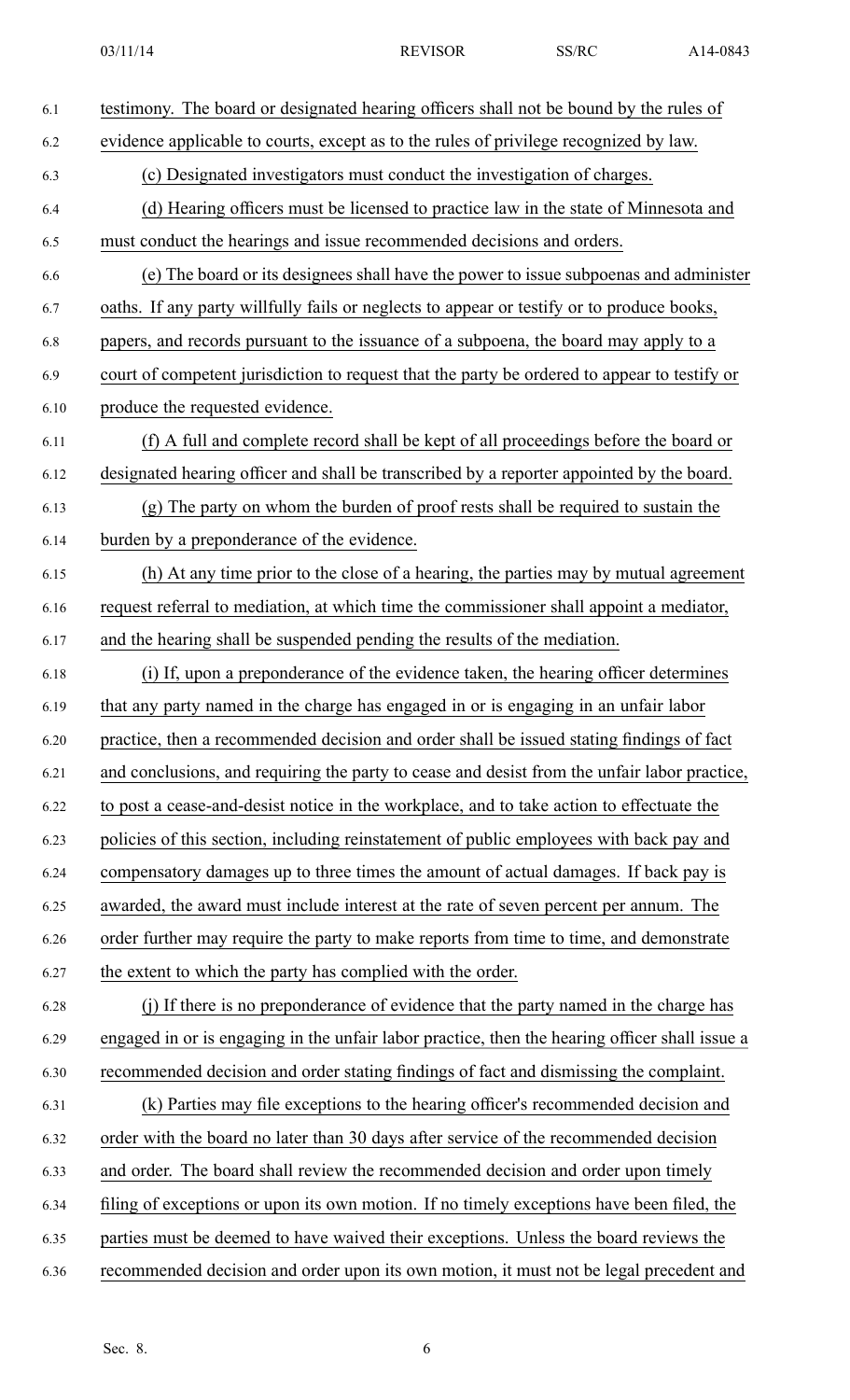| 7.1  | must be final and binding only on the parties to the proceeding as issued in an order issued    |
|------|-------------------------------------------------------------------------------------------------|
| 7.2  | by the board. If the board does review the recommended decision and order, the board            |
| 7.3  | may adopt all, part, or none of the recommended decision and order, depending on the            |
| 7.4  | extent to which it is consistent with the record and applicable laws. The board shall issue     |
| 7.5  | and serve on all parties its decision and order. The board shall retain jurisdiction over the   |
| 7.6  | case to ensure the parties' compliance with the board's order. Unless overturned by the         |
| 7.7  | board, the parties must comply with the recommended decision and order.                         |
| 7.8  | (1) Until the record has been filed in the court of appeals or district court, the board at     |
| 7.9  | any time, upon reasonable notice and in a manner it deems appropriate, may modify or set        |
| 7.10 | aside, in whole or in part, any finding or order made or issued by it.                          |
| 7.11 | (m) Upon a final order that an unfair labor practice has been committed, the board or           |
| 7.12 | the charging party may petition the district court for the enforcement of the order and for     |
| 7.13 | appropriate temporary relief or restraining order. When the board petitions the court, the      |
| 7.14 | charging party may intervene as a matter of right.                                              |
| 7.15 | (n) Whenever it appears that any party has violated a final order of the board issued           |
| 7.16 | pursuant to this section, the board must petition the district court for an order directing the |
| 7.17 | party, its officers, agents, servants, successors, and assigns to comply with the order of      |
| 7.18 | the board. The board shall be represented in this action by its general counsel, who has        |
| 7.19 | been appointed by the board. The court may grant or refuse, in whole or in part, the relief     |
| 7.20 | sought, provided that the court also may stay an order of the board pending disposition of      |
| 7.21 | the proceedings. The court may punish a violation of its order as in civil contempt.            |
| 7.22 | (o) The board shall have power, upon issuance of an unfair labor practice complaint             |
| 7.23 | alleging that a party has engaged in or is engaging in an unfair labor practice, to petition    |
| 7.24 | the district court for appropriate temporary relief or restraining order. Upon the filing of    |
| 7.25 | any such petition, the court shall cause notice thereof to be served upon such parties,         |
| 7.26 | and thereupon shall have jurisdiction to grant to the board or commissioner temporary           |
| 7.27 | relief or a restraining order as it deems appropriate. Nothing in this paragraph precludes      |
| 7.28 | a charging party from seeking injunctive relief in district court after filing the unfair       |
| 7.29 | labor practice charge.                                                                          |
| 7.30 | (p) The proceedings in paragraphs $(m)$ , $(n)$ , and $(o)$ shall be commenced in the           |
| 7.31 | district court for the county in which the unfair labor practice which is the subject of        |
| 7.32 | the order or administrative complaint was committed, or where a party alleged to have           |
| 7.33 | committed the unfair labor practice resides or transacts business.                              |
| 7.34 | (q) The board shall not defer to any grievance and arbitration procedure or other               |
| 7.35 | legal process in investigating or deciding any unfair labor practice case, charge, or claim.    |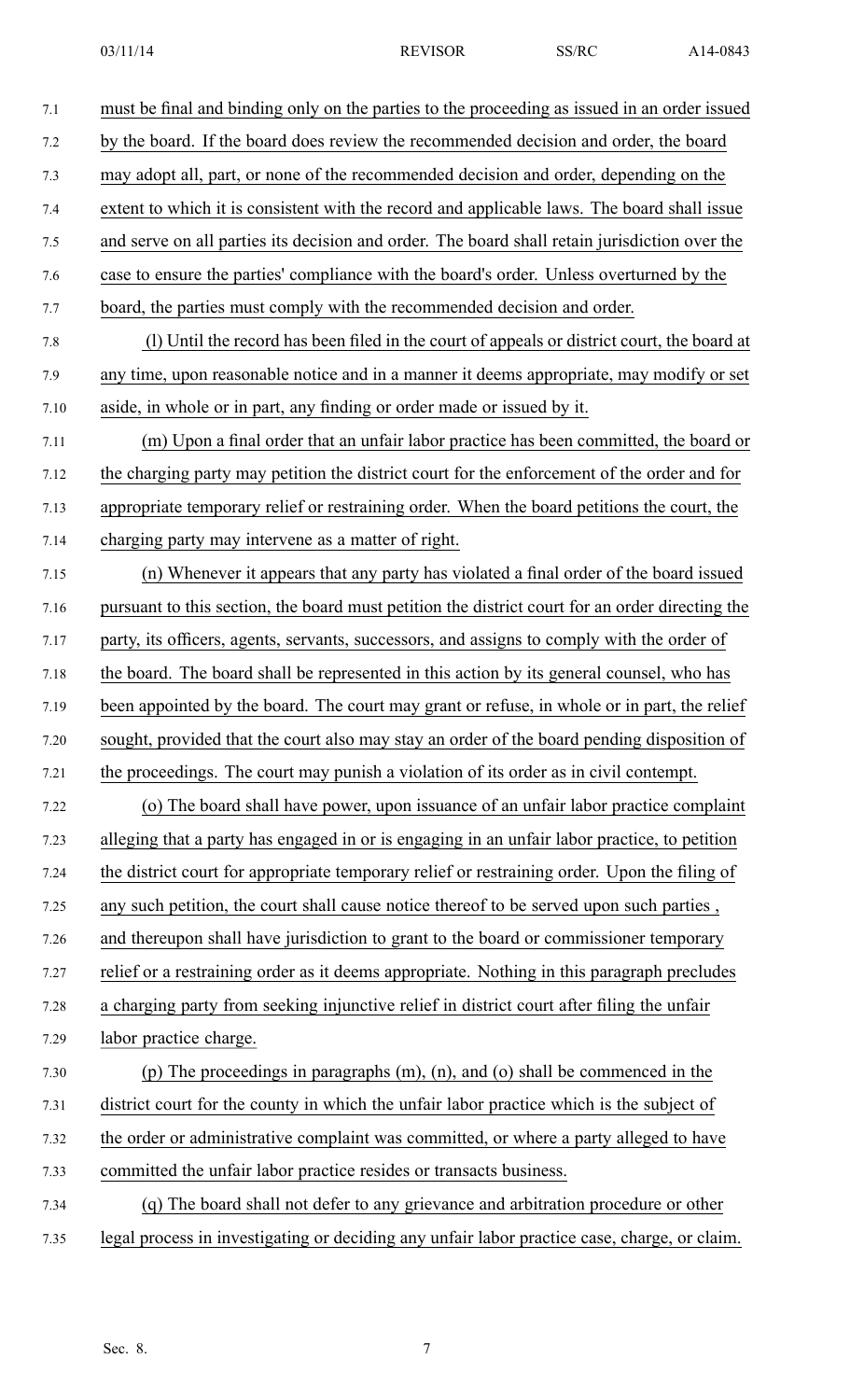| 8.1     | Subd. 2. Employers. Public employers, their agents and representatives are                 |  |  |  |  |  |
|---------|--------------------------------------------------------------------------------------------|--|--|--|--|--|
| 8.2     | prohibited from:                                                                           |  |  |  |  |  |
| 8.3     | (1) interfering, restraining, or coercing employees in the exercise of the rights          |  |  |  |  |  |
| 8.4     | guaranteed in sections 179A.01 to 179A.25;                                                 |  |  |  |  |  |
| 8.5     | (2) dominating or interfering with the formation, existence, or administration of any      |  |  |  |  |  |
| 8.6     | employee organization or contributing other support to it;                                 |  |  |  |  |  |
| 8.7     | (3) discriminating in regard to hire or tenure to encourage or discourage membership       |  |  |  |  |  |
| $8.8\,$ | in an employee organization;                                                               |  |  |  |  |  |
| 8.9     | (4) discharging or otherwise discriminating against an employee because the                |  |  |  |  |  |
| 8.10    | employee has signed or filed an affidavit, petition, or complaint or given information or  |  |  |  |  |  |
| 8.11    | testimony under sections 179A.01 to 179A.25;                                               |  |  |  |  |  |
| 8.12    | (5) refusing to meet and negotiate in good faith with the exclusive representative of      |  |  |  |  |  |
| 8.13    | its employees in an appropriate unit;                                                      |  |  |  |  |  |
| 8.14    | (6) refusing to comply with grievance procedures contained in an agreement;                |  |  |  |  |  |
| 8.15    | (7) distributing or circulating a blacklist of individuals exercising a legal right or     |  |  |  |  |  |
| 8.16    | of members of a labor organization for the purpose of preventing blacklisted individuals   |  |  |  |  |  |
| 8.17    | from obtaining or retaining employment;                                                    |  |  |  |  |  |
| 8.18    | (8) violating rules established by the commissioner regulating the conduct of              |  |  |  |  |  |
| 8.19    | representation elections;                                                                  |  |  |  |  |  |
| 8.20    | (9) refusing to comply with a valid decision of a binding arbitration panel or arbitrator; |  |  |  |  |  |
| 8.21    | (10) violating or refusing to comply with any lawful order or decision issued by           |  |  |  |  |  |
| 8.22    | the commissioner or the board;                                                             |  |  |  |  |  |
| 8.23    | (11) refusing to provide, upon the request of the exclusive representative, all            |  |  |  |  |  |
| 8.24    | information pertaining to the public employer's budget both present and proposed,          |  |  |  |  |  |
| 8.25    | revenues, and other financing information provided that in the executive branch of state   |  |  |  |  |  |
| 8.26    | government this clause may not be considered contrary to the budgetary requirements of     |  |  |  |  |  |
| 8.27    | sections $16A.10$ and $16A.11$ ; or                                                        |  |  |  |  |  |
| 8.28    | (12) granting or offering to grant the status of permanent replacement employee            |  |  |  |  |  |
| 8.29    | to a person for performing bargaining unit work for the employer during a lockout of       |  |  |  |  |  |
| 8.30    | employees in an employee organization or during a strike authorized by an employee         |  |  |  |  |  |
| 8.31    | organization that is an exclusive representative.                                          |  |  |  |  |  |
| 8.32    | Subd. 3. Employees. Employee organizations, their agents or representatives,               |  |  |  |  |  |
| 8.33    | and public employees are prohibited from:                                                  |  |  |  |  |  |
| 8.34    | (1) restraining or coercing employees in the exercise of rights provided in sections       |  |  |  |  |  |
| 8.35    | 179A.01 to 179A.25;                                                                        |  |  |  |  |  |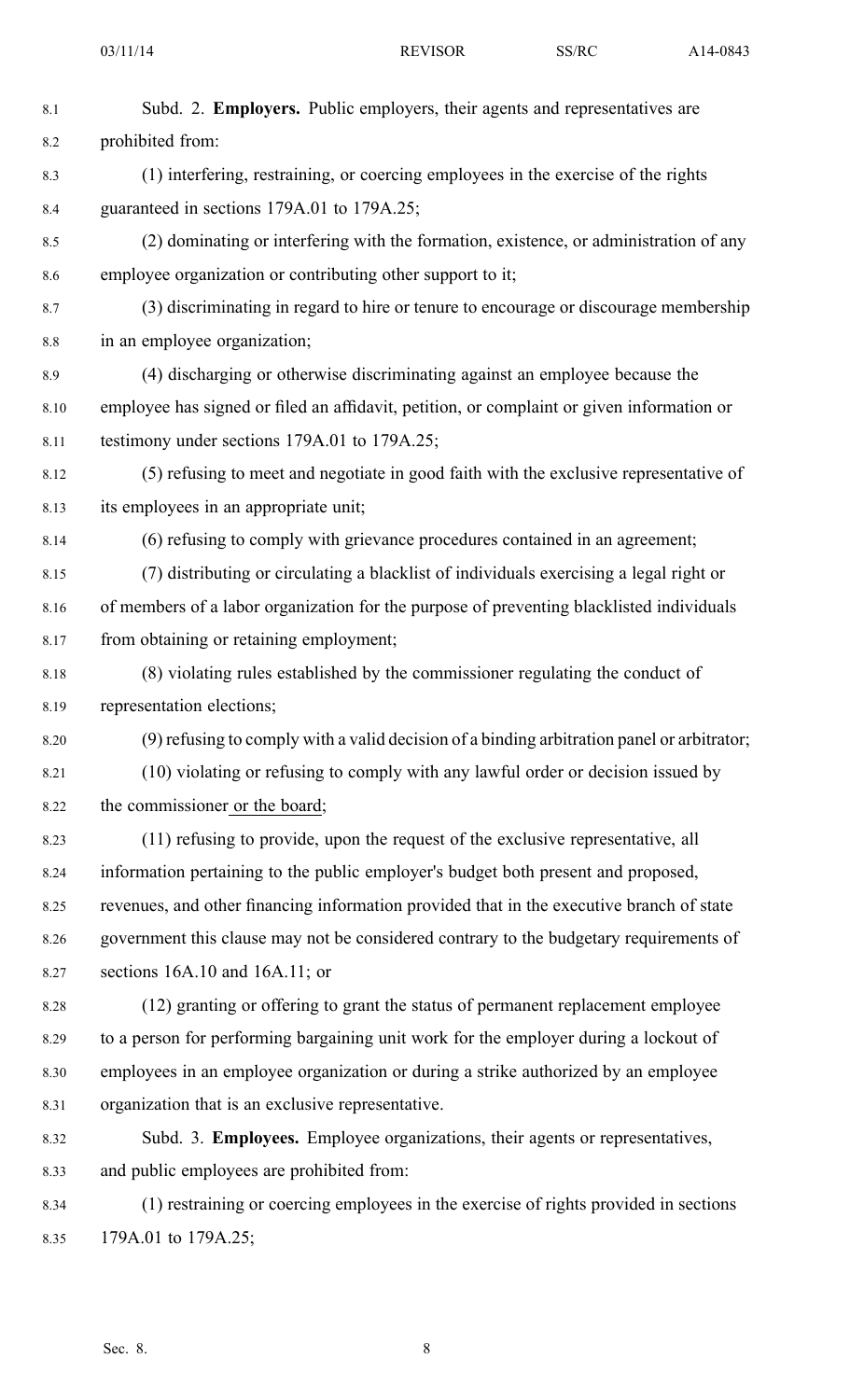| 9.1  | (2) restraining or coercing a public employer in the election of representatives to be       |
|------|----------------------------------------------------------------------------------------------|
| 9.2  | employed to meet and negotiate or to adjust grievances;                                      |
| 9.3  | (3) refusing to meet and negotiate in good faith with a public employer, if the              |
| 9.4  | employee organization is the exclusive representative of employees in an appropriate unit;   |
| 9.5  | (4) violating rules established by the commissioner regulating the conduct of                |
| 9.6  | representation elections;                                                                    |
| 9.7  | (5) refusing to comply with a valid decision of an arbitration panel or arbitrator;          |
| 9.8  | (6) calling, instituting, maintaining, or conducting a strike or boycott against any         |
| 9.9  | public employer on account of any jurisdictional controversy;                                |
| 9.10 | (7) coercing or restraining any person with the effect to:                                   |
| 9.11 | (i) force or require any public employer to cease dealing or doing business with any         |
| 9.12 | other person;                                                                                |
| 9.13 | (ii) force or require a public employer to recognize for representation purposes an          |
| 9.14 | employee organization not certified by the commissioner;                                     |
| 9.15 | (iii) refuse to handle goods or perform services; or                                         |
| 9.16 | (iv) prevent an employee from providing services to the employer;                            |
| 9.17 | (8) committing any act designed to damage or actually damaging physical property             |
| 9.18 | or endangering the safety of persons while engaging in a strike;                             |
| 9.19 | (9) forcing or requiring any employer to assign particular work to employees in a            |
| 9.20 | particular employee organization or in a particular trade, craft, or class rather than to    |
| 9.21 | employees in another employee organization or in another trade, craft, or class;             |
| 9.22 | (10) causing or attempting to cause a public employer to pay or deliver or agree to          |
| 9.23 | pay or deliver any money or other thing of value, in the nature of an exaction, for services |
| 9.24 | which are not performed or not to be performed;                                              |
| 9.25 | (11) engaging in an unlawful strike;                                                         |
| 9.26 | (12) picketing which has an unlawful purpose such as secondary boycott;                      |
| 9.27 | (13) picketing which unreasonably interferes with the ingress and egress to facilities       |
| 9.28 | of the public employer;                                                                      |
| 9.29 | (14) seizing or occupying or destroying property of the employer;                            |
| 9.30 | (15) violating or refusing to comply with any lawful order or decision issued by             |
| 9.31 | the commissioner or the board.                                                               |
|      |                                                                                              |
| 9.32 | Sec. 9. APPROPRIATION.                                                                       |
| 9.33 | \$125,000 in fiscal year 2015 is appropriated from the general fund to the                   |

9.34 commissioner of the Bureau of Mediation Services for purposes of the Public Employment